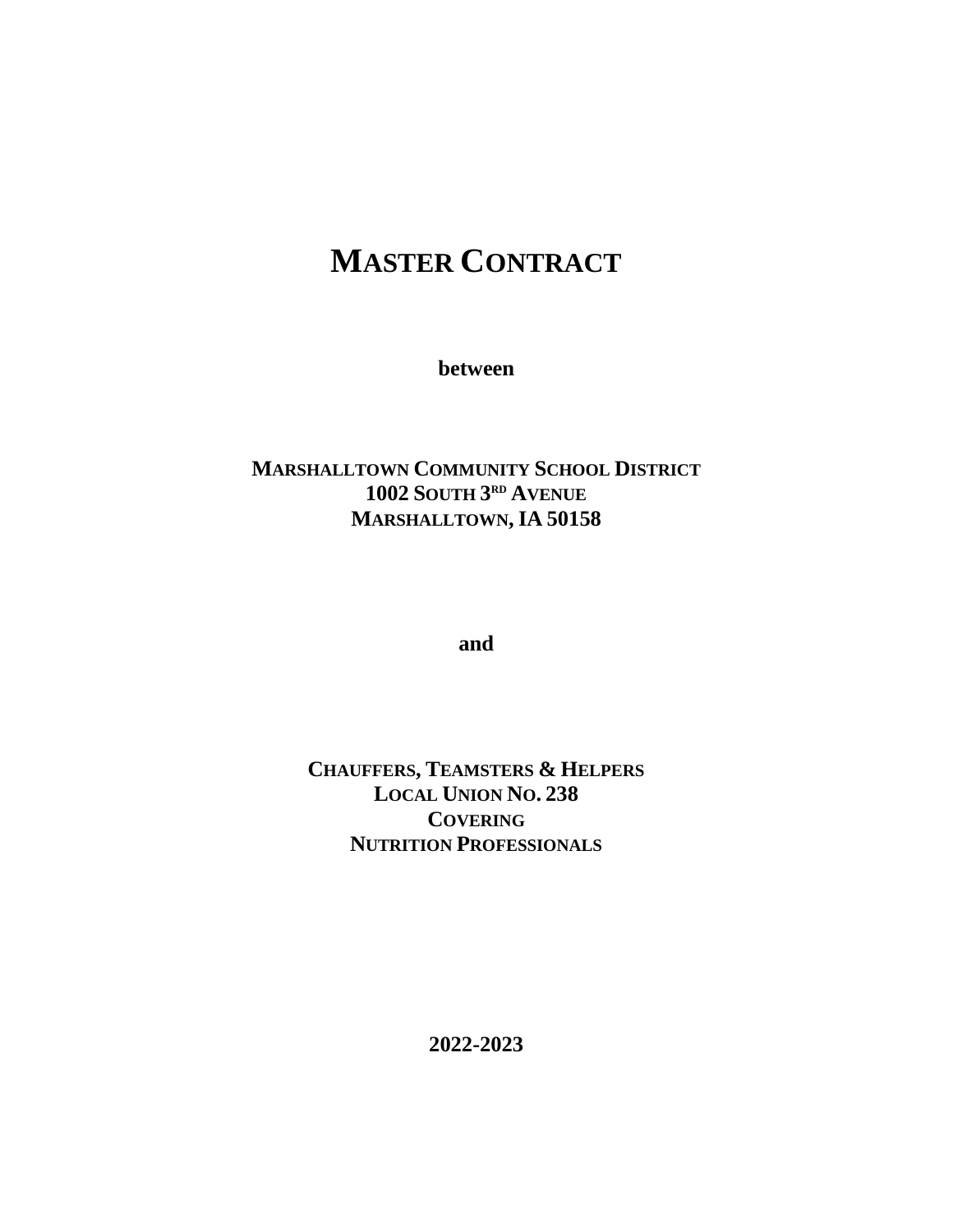# **TABLE OF CONTENTS**

| <b>AGREEMENT</b>   |  |
|--------------------|--|
| <b>ARTICLE I</b>   |  |
| <b>ARTICLE II</b>  |  |
| <b>ARTICLE III</b> |  |
| <b>ARTICLE IV</b>  |  |
| <b>ARTICLE V</b>   |  |
| <b>ARTICLE VI</b>  |  |
| <b>EXHIBIT A</b>   |  |
| <b>EXHIBIT B</b>   |  |
| <b>EXHIBIT C</b>   |  |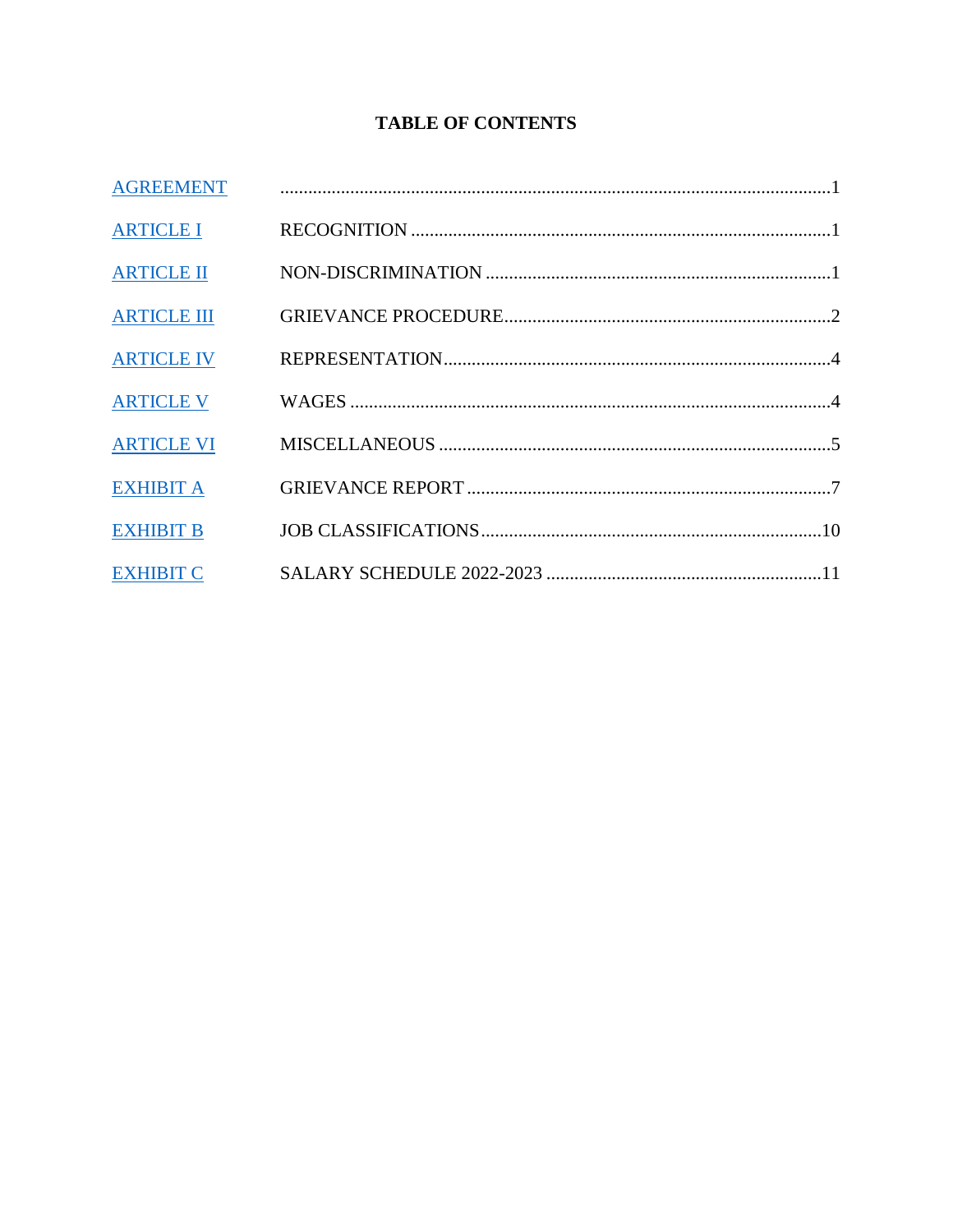#### **AGREEMENT**

<span id="page-2-0"></span>The Board of Directors of the Marshalltown Community School District in the County of Marshall, State of Iowa (hereinafter referred to as the "Board") and the Chauffeurs, Teamsters & Helpers, Local No. 238 (hereinafter referred to as the "Union"), on behalf of the Union and on behalf of the Employees in the bargaining unit recognized and described in Article I of this Agreement, agree as follows:

#### **ARTICLE I RECOGNITION**

<span id="page-2-1"></span>**Section 1.** The Board hereby recognizes the Union as the certified and exclusive bargaining representative for the purpose of collective bargaining for all Employees of the Board described in the Public Employment Relations Board Decision and Order issued in Case No. 1610 on January 29, 1980, which designation includes all regular full-time and regular part-time Nutrition Professionals of Marshalltown Community School District and excludes the following: management employees (including, without limitation, Nutrition Program Director, Nutrition Program Manager, Nutrition Program Supervisor, Nutrition Program Coordinator and Nutrition Program Assistant) and temporary and substitute employees and others excluded by the Public Employment Relations Act. Throughout this Agreement, whenever the terms "Employee" or "Employees" are used, they shall refer to Employees within the bargaining unit, unless otherwise noted.

**Section 2.** The Union recognizes the Board as the duly elected representative of the people and agrees to negotiate only with the Board through the negotiating agent or agents officially designated by the Board to act in its behalf.

**Section 3.** The Employer agrees not to enter into any agreement or contract with its Employees, individually or collectively, which in any way conflicts with the terms and provisions of this Agreement. Any such agreements shall be null and void.

#### **ARTICLE II NON-DISCRIMINATION**

<span id="page-2-2"></span>**Section 1.** (a) There will be no discrimination against, interference with or restraint or coercion of any Employee by the Board because of an Employee's membership in the Union or because of their activities on behalf of the Union that are lawful and not in violation of this Agreement.

(b) Neither the Union, nor its representatives, nor the Employees represented by the Union will discriminate against, interfere with, intimidate or coerce any Employee because of such Employee's exercise of their right to join or refrain from joining the Union or to engage or refrain from engaging in Union activities, under state law.

(c) The Union, its representatives, and the Employees represented by it will not engage in solicitation for Union membership or collection of Union dues, initiation fees or assessments during working hours and will not engage in any other Union activities during working hours, except as provided for by law or by the terms of this Agreement.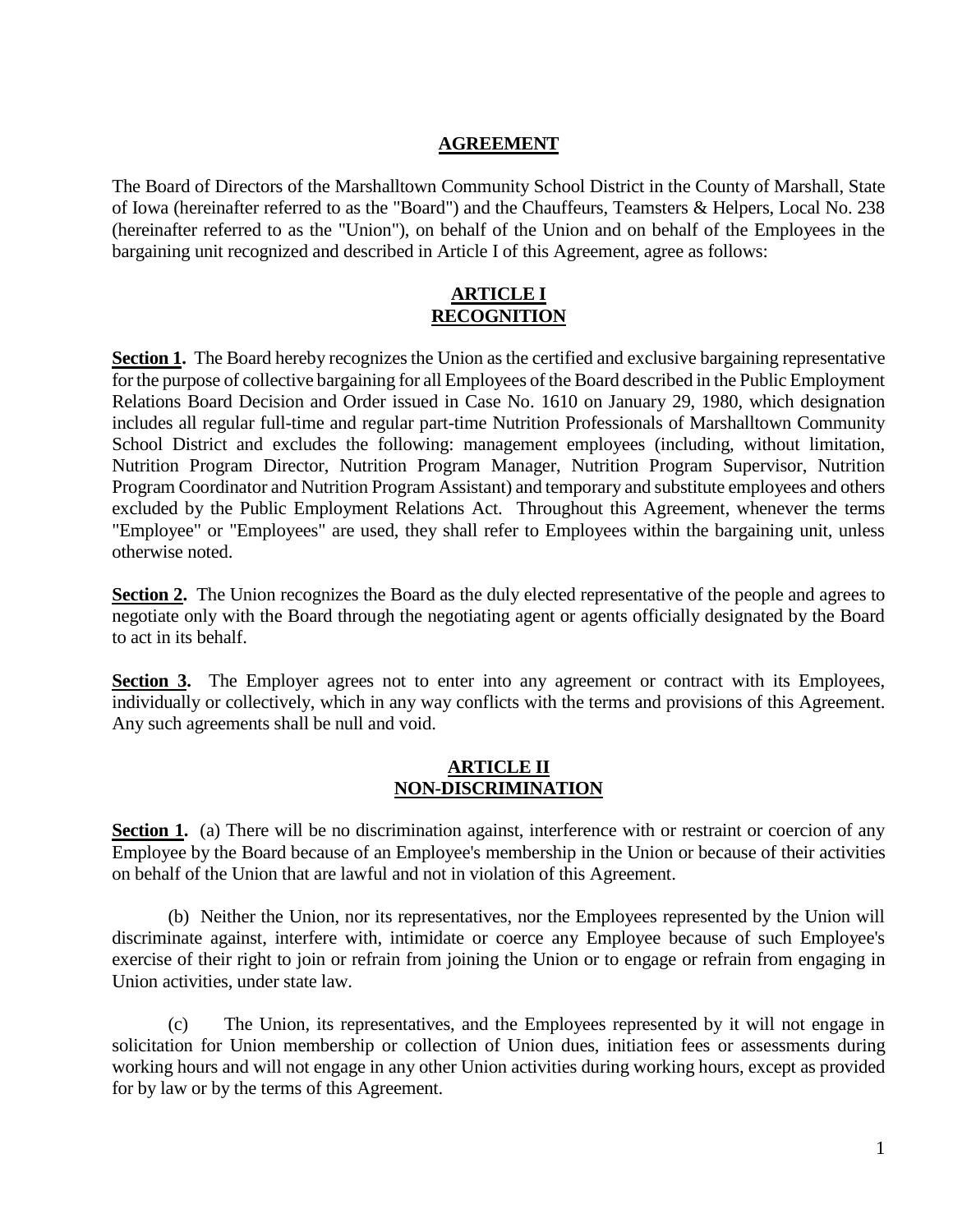**Section 2.** Neither the Board nor the Union will discriminate against any Employee or applicant for employment on account of age, race, color, creed, sex, sexual orientation, gender identity, national origin, religion or disability of such applicant or employee, all as provided by law.

<span id="page-3-0"></span>**Section 3.** The pronoun "they" is used throughout this Agreement. It is deemed to include all genders.

# **ARTICLE III GRIEVANCE PROCEDURE**

**Section 1.** A grievance is a difference of opinion between the Board and an Employee, or a group of Employees, or between the Board and the Union with respect to the meaning, interpretation or application of any term or terms of this Agreement. A grievance must be presented to the appropriate supervisor in accordance with the following procedures not more than five (5) working days after the occurrence of the event giving rise to the grievance or it shall be considered waived, unless a different time limit is specifically provided for in this Agreement for a particular type of grievance.

**Section 2.** (a) The failure of an Employee (or, in the event of an appeal to arbitration, the Union) to act on any grievance within the prescribed time limits, will act as a bar to any further appeal and a supervisor's failure to give a decision within the time limits shall permit the grievant to proceed to the next step. The time limits, however, may be extended by mutual agreement.

(b) It is agreed that any investigation or other handling or processing of any grievance shall be conducted during non-work time and so as to result in no interference with or interruption whatsoever of the normal work activities of the grievant or other Employees.

**Section 3.** Grievances will be handled in accordance with the following procedure:

(a) First Step:

An attempt shall be made to resolve any grievance in informal verbal discussion between the grievant and their supervisor. For Employees assigned to satellite locations, the supervisor is as follows: For Anson, Franklin and Hoglan, it is the Nutrition Program Supervisor; for Woodbury, Fisher and Rogers, it is the Nutrition Program Manager assigned to the Lenihan location. In the case of Employees assigned to Lenihan Intermediate School, the supervisor is the Nutrition Program Manager at Lenihan. In the case of Employees assigned to Miller Middle School, the supervisor is the Nutrition Program Director. In the case of Employees assigned to the Senior High School and Marshalltown Learning Academy, the supervisor is the Nutrition Program Manager at Senior High. In the case of nutrition professionals regularly assigned to a particular school building, the principal, or, in his absence, the assistant principal or other individual acting for the principal, will also be deemed to be a supervisor of such nutrition professionals but will not be deemed to be a "supervisor" for the purpose of processing a grievance through the grievance procedure. At the discussion of the matter with the supervisor, the grievant, if they desire, may be accompanied by their Steward.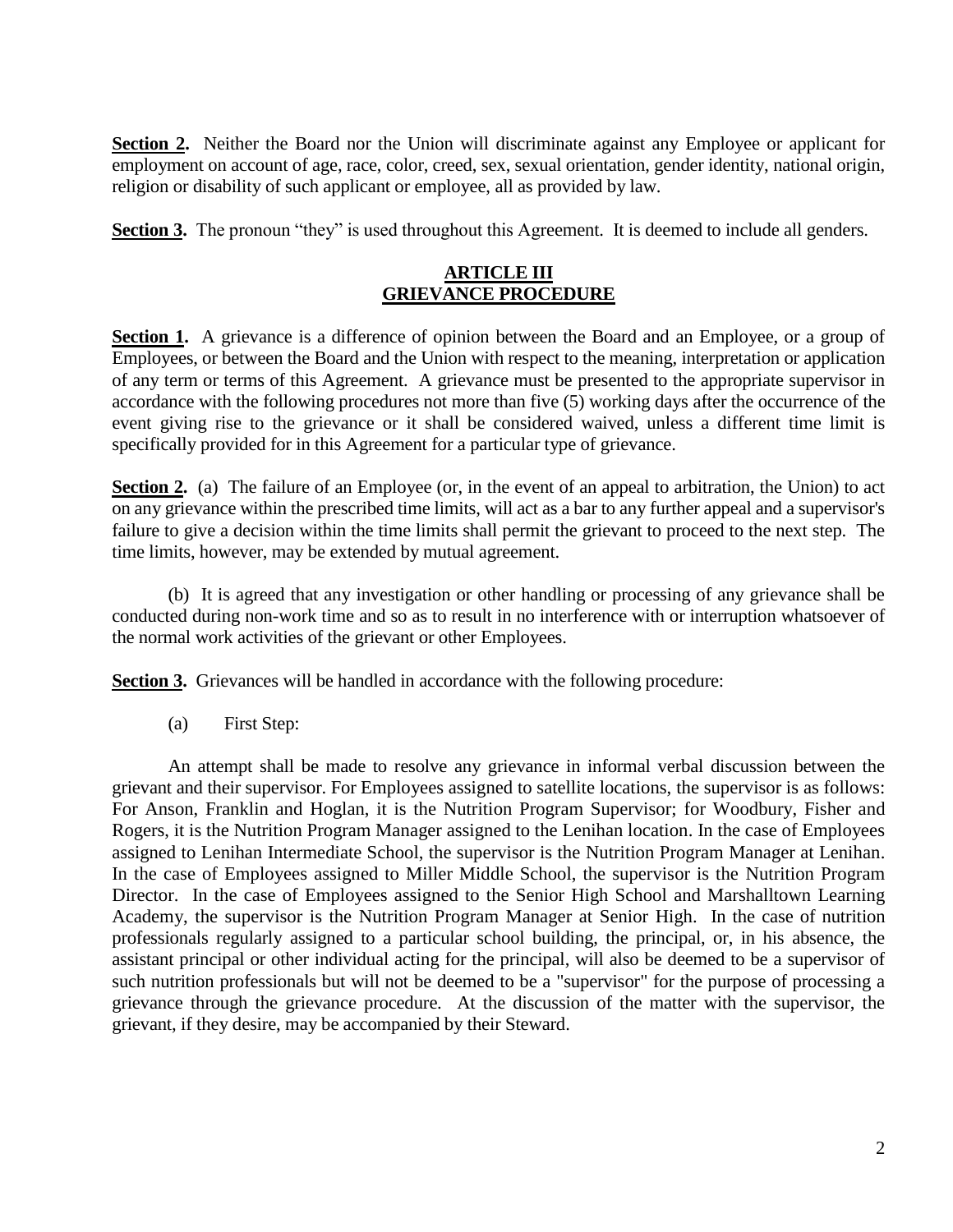#### (b) Second Step:

If the grievance cannot be resolved informally, the aggrieved shall file the grievance, in writing, using the grievance form, Exhibit A, and, at a mutually agreeable time, discuss the matter with the supervisor. The written grievance shall state the nature of the grievance, shall state the specific clause or clauses of the Agreement alleged to be violated and shall state the remedy requested. The filing of the formal written grievance at the Second Step must occur within ten (10) calendar days from the date of the occurrence of the event giving rise to the grievance or the grievance shall be considered waived. At the discussion of the matter with the supervisor, the grievant, if they desire, may be accompanied by their steward. The supervisor shall make a decision on the grievance and communicate it in writing to the grievant within five (5) calendar days after receipt of the grievance.

(c) Third Step:

In the event a grievance has not been satisfactorily resolved at the Second Step, the grievant shall file, within five (5) calendar days of the supervisor's written decision at the Second Step, a copy of the grievance with the Nutrition Program Director. Within ten (10) calendar days after such written grievance is filed with the Nutrition Program Director, the aggrieved and, if they desire, their Steward and the Nutrition Program Director, or their designee, shall meet to attempt to resolve the grievance. The Nutrition Program Director, or their designee, shall file an answer within ten (10) calendar days of the Third Step grievance meeting and communicate it in writing to the grievant and the Union.

(d) Fourth Step:

In the event the grievance is not satisfactorily resolved at the Third Step, the grievant shall, within five (5) calendar days of the written decision of the Nutrition Program Director at the Third Step, file a copy of the grievance with the Director of Business Operations. Within ten (10) calendar days after such written grievance is filed with the Director of Business Operations, the aggrieved and, if they desire, their Steward and/or the Business Manager of the Union and the Director of Business Operations, or his designee, shall meet to attempt to resolve the grievance. The Director of Business Operations, or his designee, shall file an answer within ten (10) calendar days of this Fourth Step grievance meeting and communicate it in writing to the grievant and the Union.

(e) Fifth Step:

In the event the grievance is not satisfactorily resolved at the Fourth Step, there shall be available a Fifth Step of impartial arbitration. The Union may submit in writing a request on behalf of the Union and the grievant to the Director of Business Operations within ten (10) calendar days following receipt of the Fourth Step answer to enter into such arbitration. The arbitration proceedings shall be conducted by an arbitrator to be selected by the two (2) parties within ten (10) calendar days after said notice is given. If the two parties fail to reach agreement on an arbitrator within ten (10) calendar days, the Federal Mediation & Conciliation Service will be requested to provide a panel of five (5) arbitrators. Each of the two parties will alternately strike one name at a time from the panel list until only one shall remain. The remaining name shall be that of the arbitrator. The arbitrator shall have authority only to interpret and apply the provisions of this Agreement and to decide the particular grievance submitted to him. He shall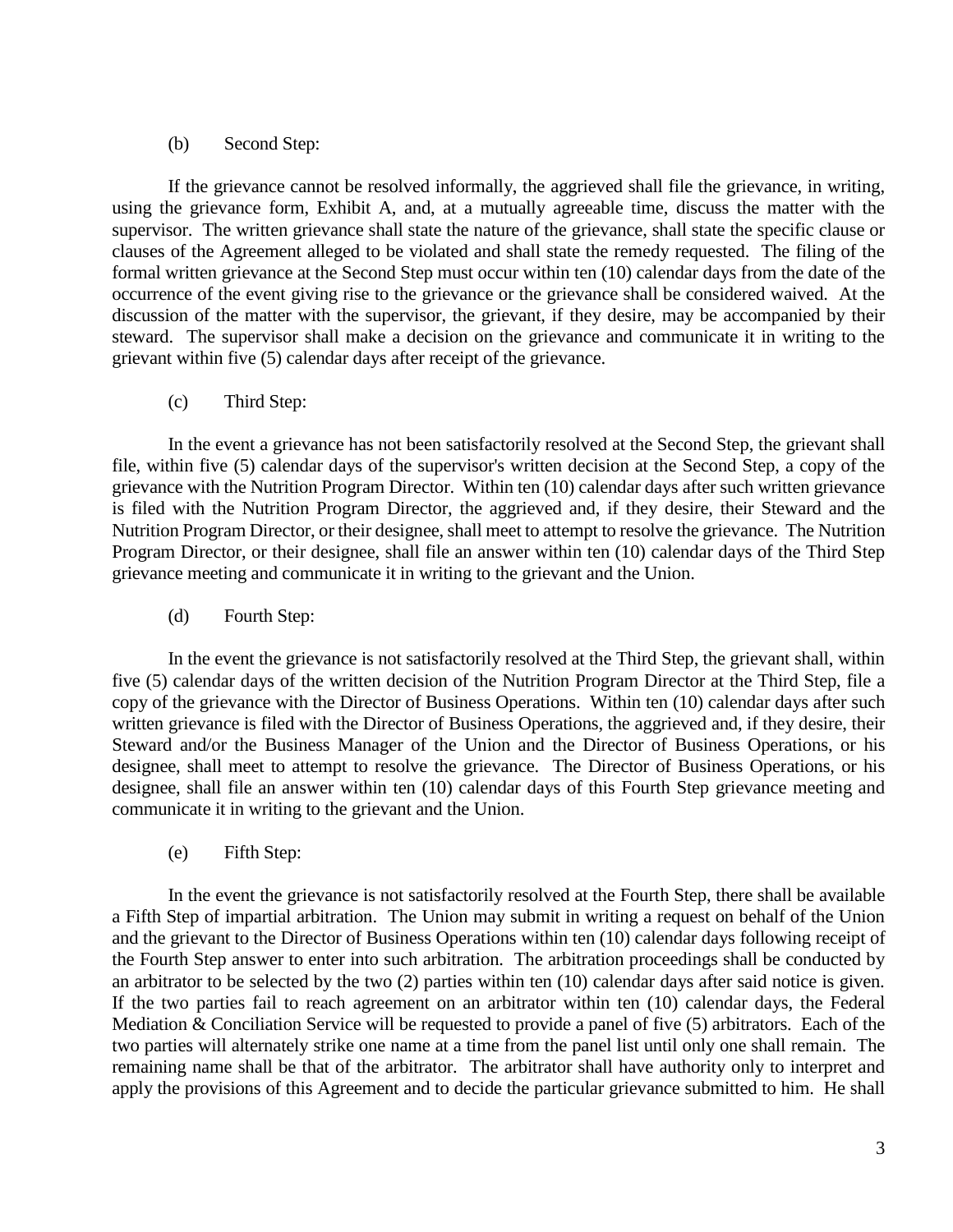not have authority to add to, delete from or in any way modify, alter or amend any provisions of this Agreement. The fees and expenses of the arbitrator shall be borne equally by the Board and the Union.

(f) The time limits set forth above may be extended, at any step of the grievance procedure, by mutual agreement of the parties, provided that the request for an extension is made before the expiration of the original time limits.

**Section 4.** If the Union or any Employee files any claim or complaint in any forum other than under the grievance procedure of this Agreement, then the Board shall not be required to process the same claim or set of facts through the grievance procedure. Neither the Union, the Board, nor any Employee shall release information to the public media concerning a grievance until the grievance has reached the Fifth Step in the grievance procedure.

**Section 5.** An Employee shall be discharged or suspended only for proper cause. Before an Employee is suspended or discharged, their Steward shall be notified of the suspension or discharge and be given an opportunity to hear the Employee's statement of their position. It is understood that any such meeting or hearing does not constitute a Step in the grievance procedure. Any grievance involving the suspension or discharge of an Employee must be filed in writing within three (3) working days after the suspension or discharge occurs, and any such grievance shall start at Step 4 of the grievance procedure. This section shall not be applicable in the case of suspension or discharge of a probationary Employee.

<span id="page-5-0"></span>**Section 6.** The Union shall be furnished with a copy of any written warning letter or reprimand given to an Employee.

## **ARTICLE IV REPRESENTATION**

**Section 1.** In the administration of this Agreement, the Union shall be represented by a maximum of four (4) stewards.

**Section 2.** Within ten (10) days following the signing of this Agreement, the Board shall notify the Union in writing of its supervisory setup, insofar as the administration of this Agreement is concerned, and the Union shall notify the Board in writing of the names of its four (4) stewards. Both parties agree to keep the other party informed in writing of changes in these designations.

## **ARTICLE V WAGES**

<span id="page-5-1"></span>**Section 1.** New wage rate schedules shall be placed into effect as of July 1, 2022, and said new wage rate schedule is attached hereto as Exhibit C and by this reference thereto is made a part hereof.

**Section 2.** When an Employee permanently transfers by job bid or other contract procedure to a new job in a higher labor grade, they shall move horizontally on the wage table to that step in the new Labor Grade which corresponds to the Step from which moving.

**Section 3.** When an Employee moves to a lower Labor Grade by reason of a reduction in the work force,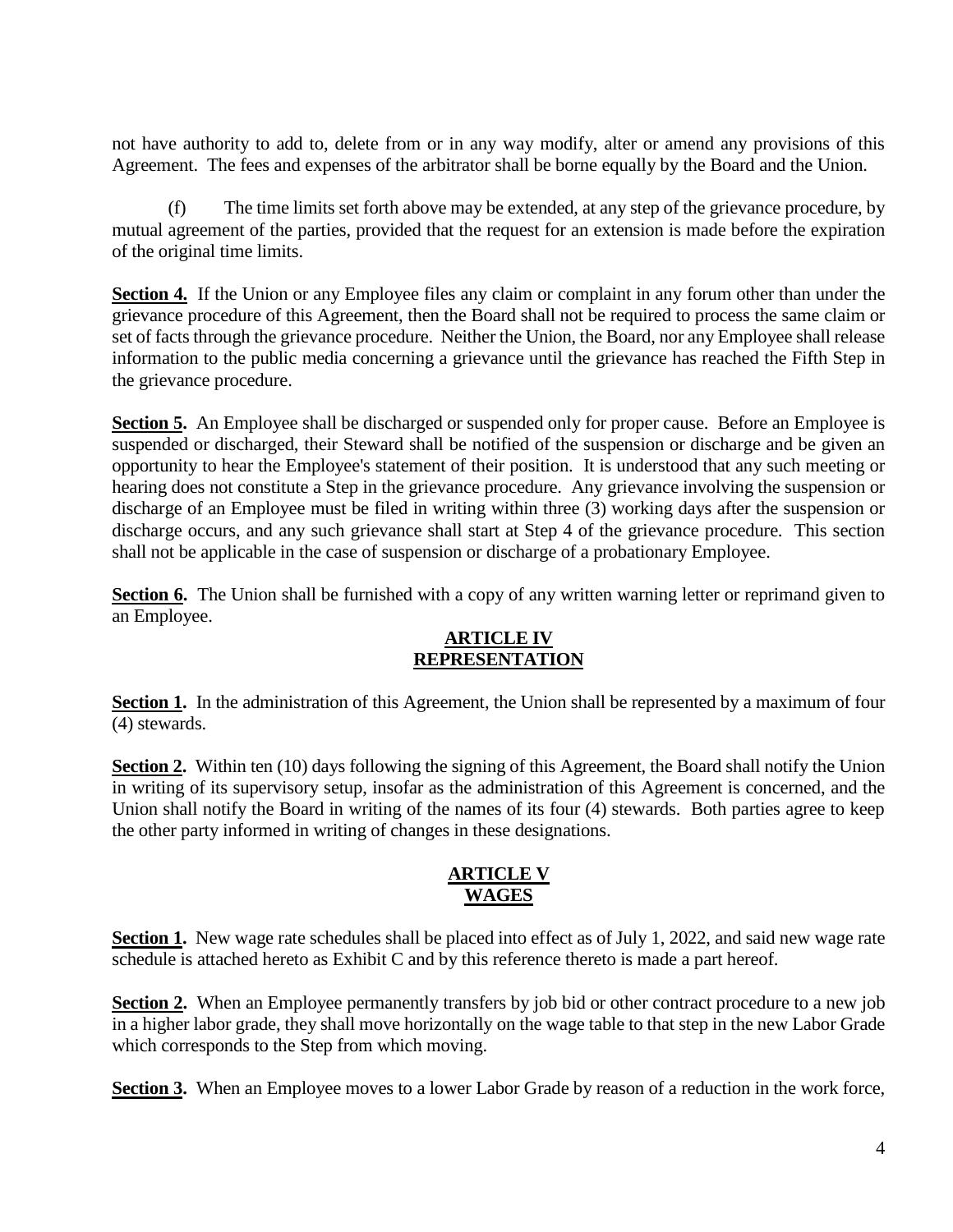they shall be placed on that Step in the lower Labor Grade which corresponds to the step from which they were laid off. No Employee shall be permitted, in the exercise of seniority in the event of a layoff, to transfer to a job in a higher Labor Grade than that of the Employee's regular assignment.

**Section 4.** In the event an Employee is transferred temporarily from one (1) job classification to another in a higher Labor Grade for an employee's entire shift, so long as the employee is directed by their supervisor and is fulfilling the duties of that higher grade, they shall be paid at the higher grade while performing that job.

<span id="page-6-0"></span>**Section 5.** The rate of pay for work performed in connection with banquet activities and similar programs, will be \$2.25 per hour in addition to the Employee's regular rate of pay.

# **ARTICLE VI MISCELLANEOUS**

**Section 1.** The representative of the Union shall be permitted access to school property during working hours for the purpose of checking on working conditions and ascertaining that the agreement is being adhered to; provided, however, that there is no interference with or disruption of the duties and activities of Employees or the operation of the schools and school programs; and provided further that a representative must first request and receive permission from the appropriate supervisor and from the principal of any school building where such visitation is to take place.

**Section 2.** Should any portion of this Agreement be rendered invalid by Legislative act or declared illegal or invalid by a court of competent jurisdiction, then such invalid or illegal provision shall be deleted from this Agreement, to the extent that it violates the law, and the remainder of the Agreement shall continue in full force and effect.

Section 3. This Agreement shall become effective as of July 1, 2022, and will continue in effect until June 30, 2023, and, except as hereinafter provided, shall govern the rights and obligations of the Board, the Employees and the Union. This Agreement shall continue in effect for successive twelve month periods thereafter and for each corresponding subsequent school year unless on or before October 1, 2022, or on or before October 1 of any year thereafter, either party gives written notice by certified mail to the other party of its desire to modify or terminate this Agreement. Notice of either modification or termination shall have the effect of staying automatic renewal of this Agreement.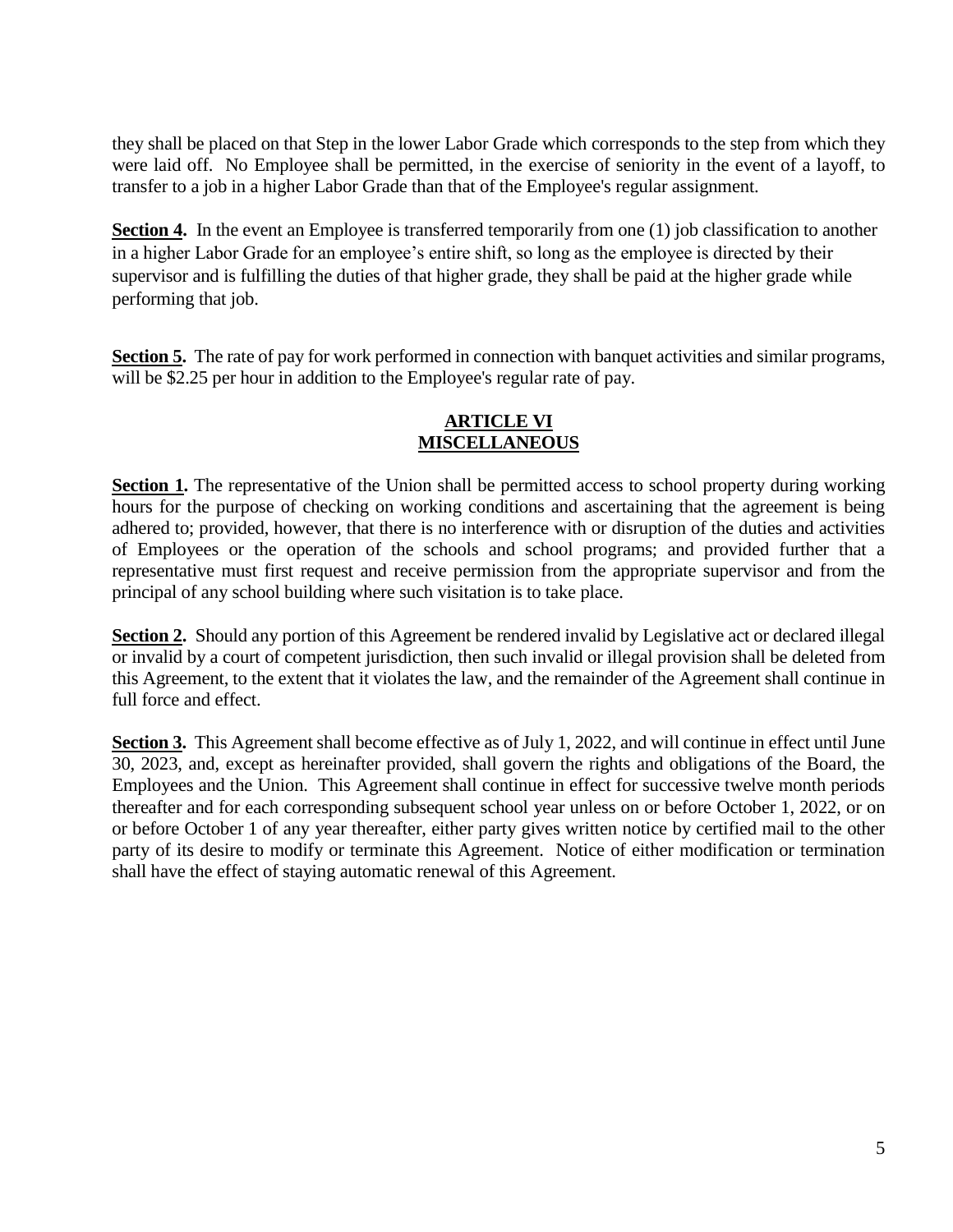IN WITNESS WHEREOF the parties hereto have caused this Agreement to be signed by their respective representatives, on the 19<sup>th</sup> day of May, 2022.

TEAMSTERS, CHAUFFEURS & HELPERS, LOCAL NO. 238

<span id="page-7-0"></span>nel vie Com By

BOARD OF EDUCATION, MARSHALLTOWN COMMUNITY SCHOOL DISTRICT IN THE COUNTY OF MARSHALL, STATE OF IOWA

Ìλγ President

By

 $n\ell$ Chief Negotiator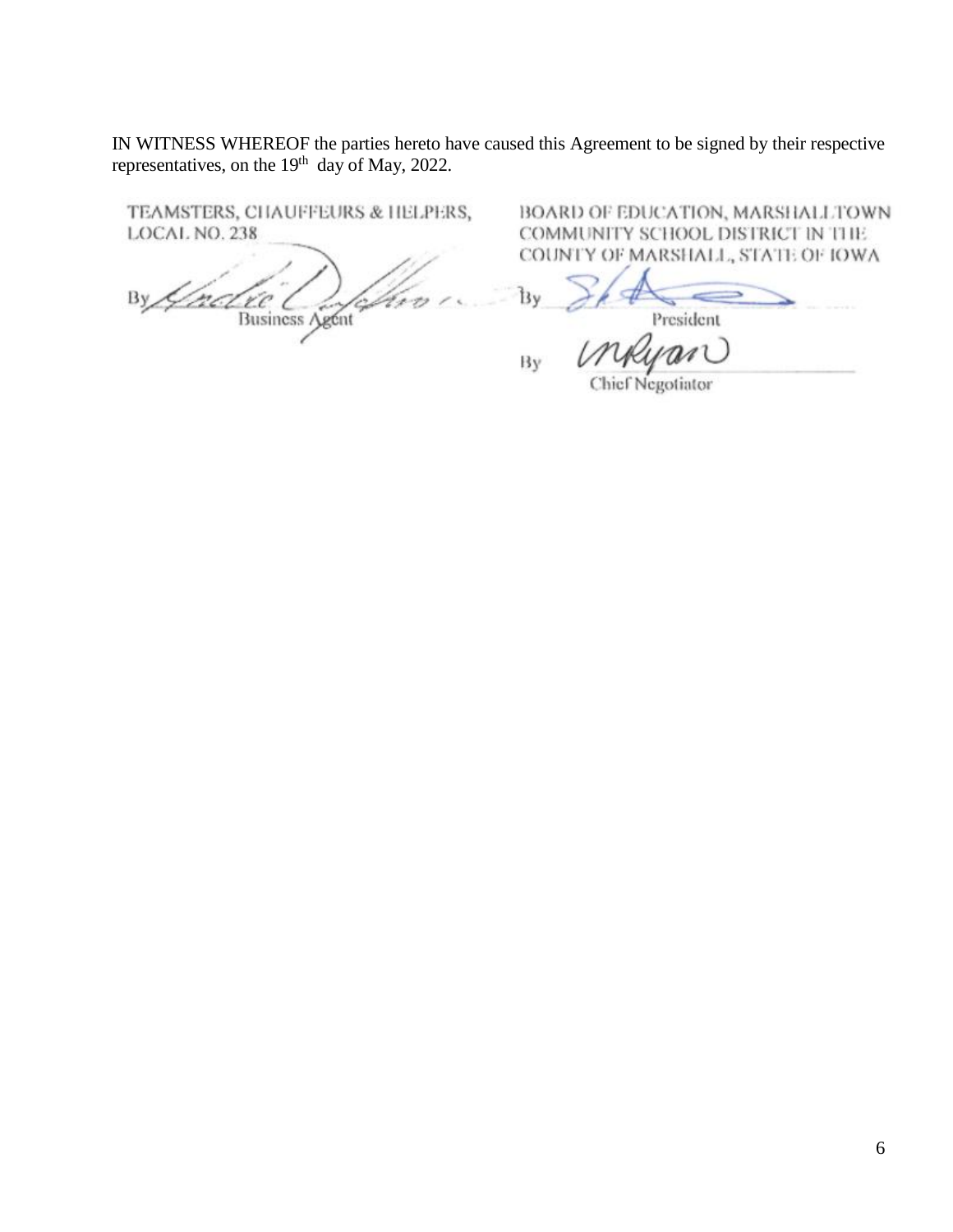#### **EXHIBIT A** MARSHALLTOWN COMMUNITY SCHOOL DISTRICT GRIEVANCE REPORT

Copies of this form shall be distributed at the time answer is given to:

- 1. Teamsters, Chauffeurs & Helpers Union, Local No. 238
- 2. Employee<br>3. Supervisor
- 
- 4. Nutrition Program Director

|                              | <b>STEP 2 - SUPERVISOR</b> |
|------------------------------|----------------------------|
| A.                           |                            |
|                              |                            |
|                              |                            |
|                              |                            |
| Е.                           |                            |
|                              |                            |
|                              |                            |
| <b>Signature of Grievant</b> | Date                       |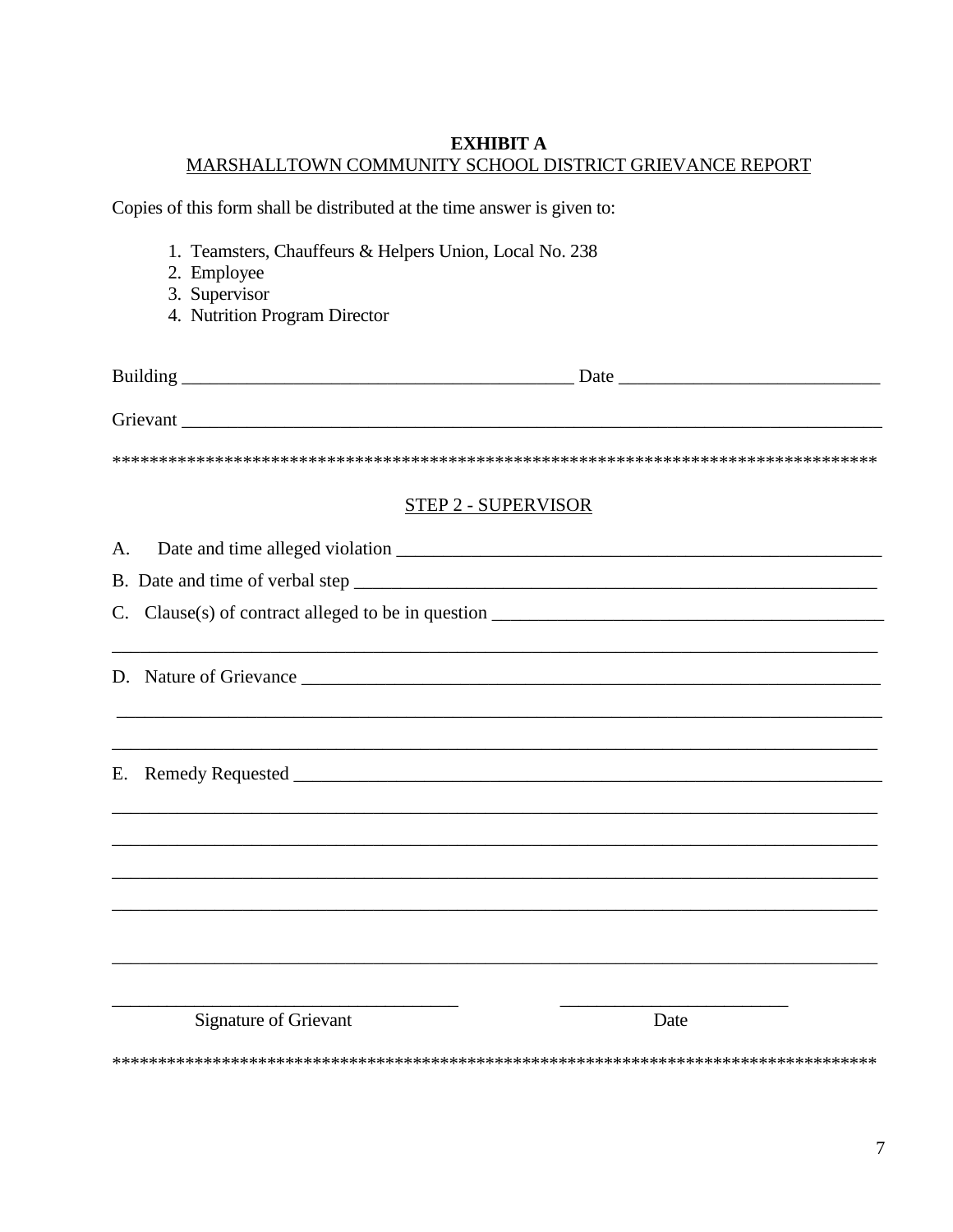# **DISPOSITION OF STEP 2**

| Answer:                                                                           |
|-----------------------------------------------------------------------------------|
| ,我们也不能在这里的时候,我们也不能在这里的时候,我们也不能会在这里的时候,我们也不能会在这里的时候,我们也不能会在这里的时候,我们也不能会在这里的时候,我们也不 |
|                                                                                   |
|                                                                                   |
| Signature of Supervisor<br>Date                                                   |
|                                                                                   |
| <b>STEP 3 - NUTRITION PROGRAM DIRECTOR</b>                                        |
|                                                                                   |
|                                                                                   |
| Answer                                                                            |
|                                                                                   |
|                                                                                   |
|                                                                                   |
| Signature of Nutrition Program Director                                           |
| Date                                                                              |
| STEP 4 - DIRECTOR OF BUSINESS OPERATIONS                                          |
|                                                                                   |
|                                                                                   |
|                                                                                   |
| Answer:                                                                           |
|                                                                                   |
|                                                                                   |
|                                                                                   |
| Signature of Director of Business Operations or Designee<br>Date                  |
|                                                                                   |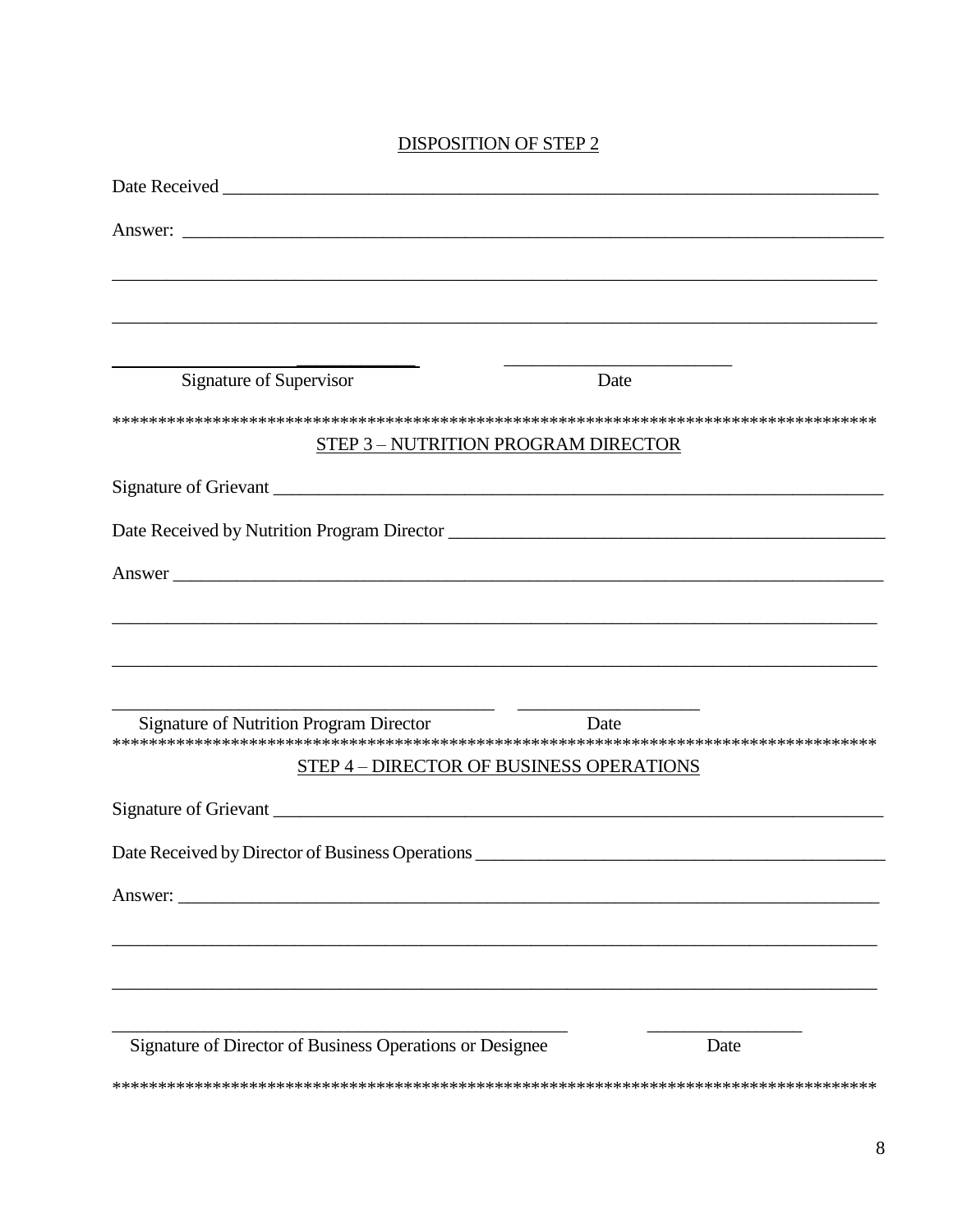# STEP 5 - REQUEST FOR ARBITRATION

| Signature of Grievant             |
|-----------------------------------|
| Signature of Union Business Agent |
| Date                              |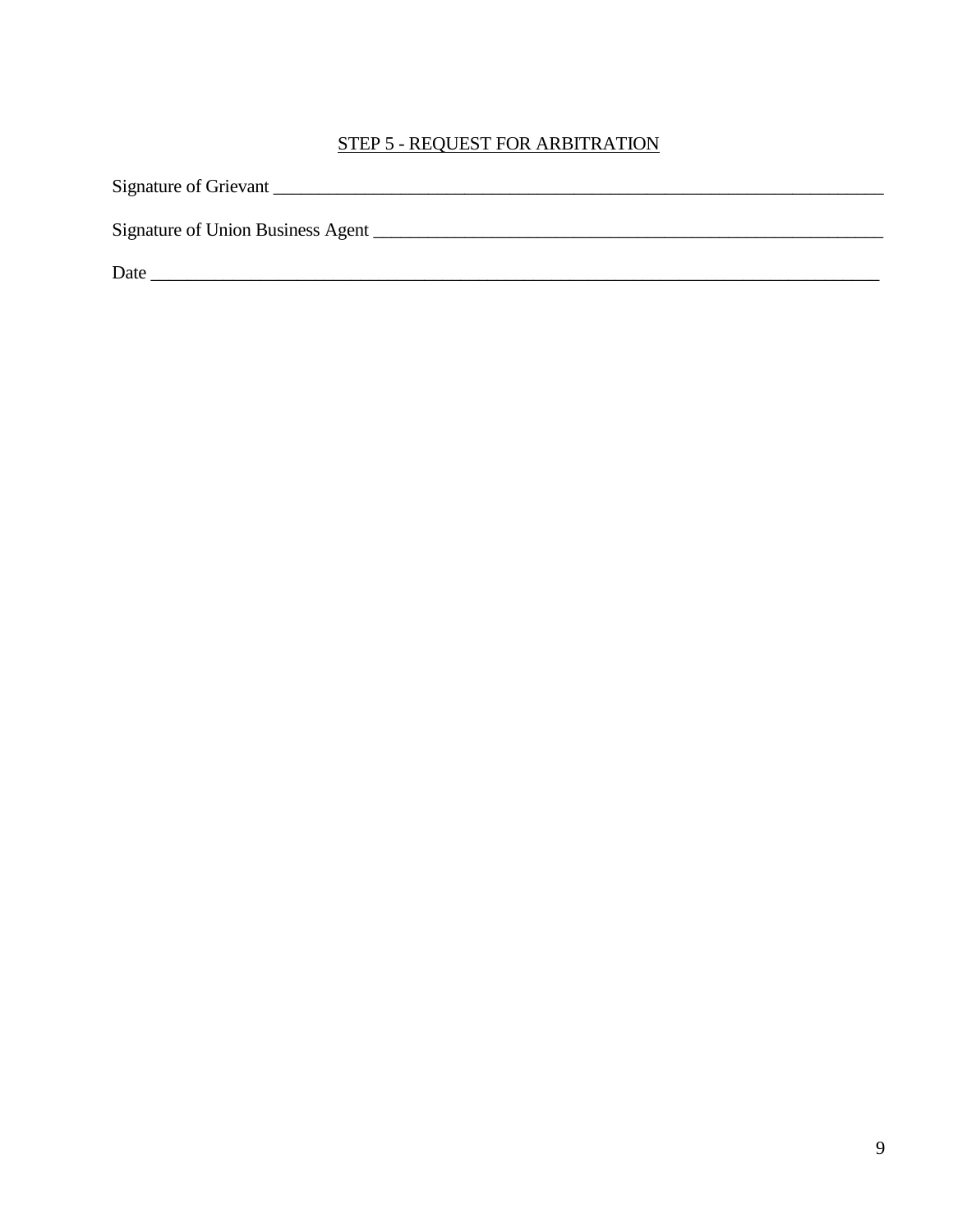#### **EXHIBIT B** JOB CLASSIFICATIONS

<span id="page-11-0"></span>General Worker

GW-1 (Serve and Clean-up) (Grade 1) GW-2 (Food Preparation, Server and Computer Operation) (Grade 2) GW-3 (Lead Worker and Delegation) (Grade 3)

**Bakery** 

Baker (Grade 3) Lead Baker (Grade 4)

Delivery (Grade 5)

Kitchen Coordinator (Grade 4)